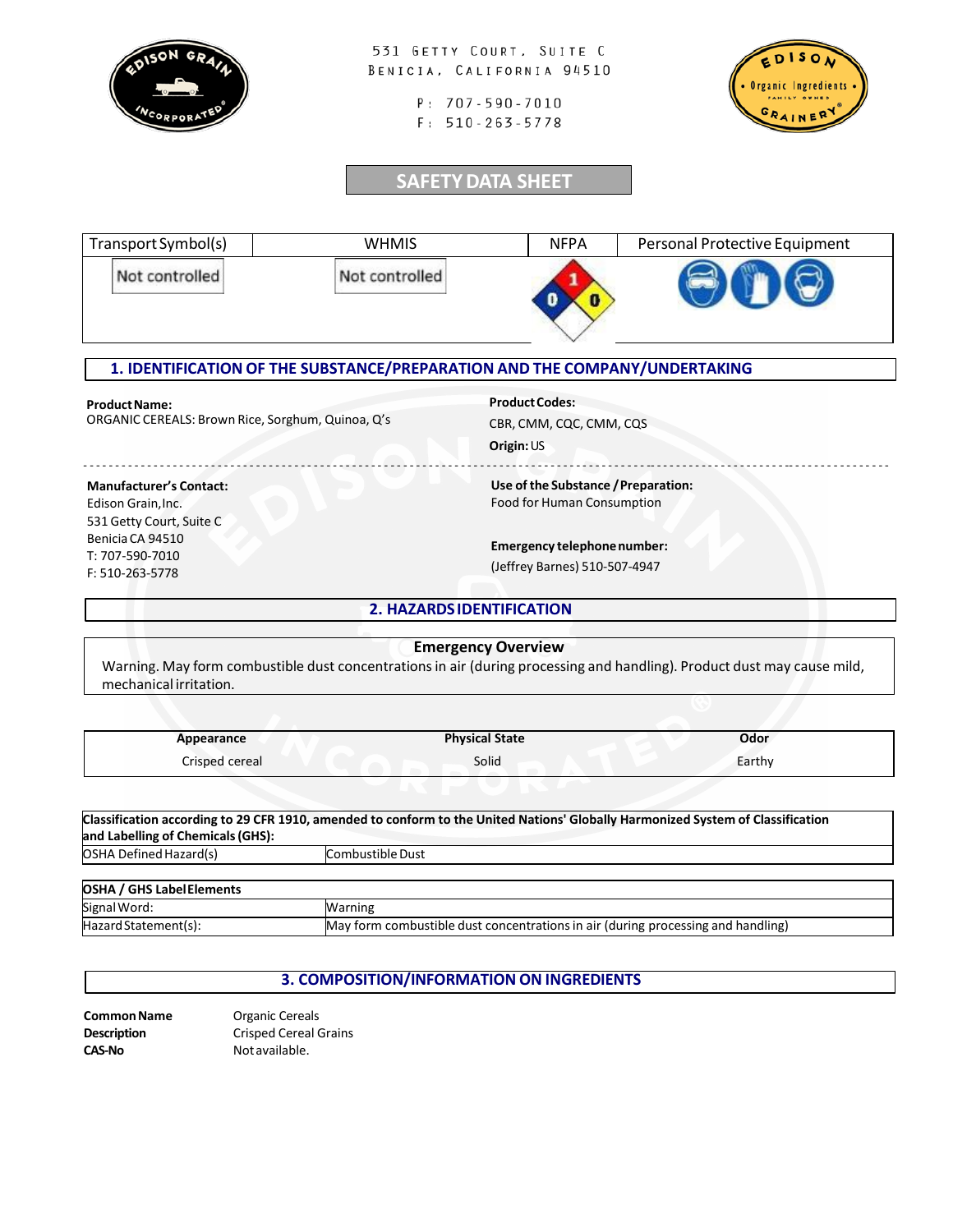### **4. FIRST AIDMEASURES**

#### **Description of first aid measures**

**Eye Contact** Rinse thoroughly with plenty of water, also under the eyelids. **Skin Contact** Rinse with water. **Inhalation** Move to freshair. **Ingestion** Health injuries are not known or expected under normal use. **General Advice** When symptoms persist or in all cases of doubt seek medical advice.

#### **Most important symptoms and affects, both acute and delayed**

**Eyes** Dust may cause mechanical irritation to eyes resulting in redness or watering. **Skin** Product dust may cause mild, mechanical irritation. **Inhalation** Dust may cause irritation of respiratory tract. **Ingestion** Health injuries are not known or expected under normal use.

#### **Indication of any immediate medical attention and special treatment needed**

**Notes to Physician** Treatsymptomatically.

### **5. FIRE-FIGHTINGMEASURES**

#### **Flammable Properties**

Powdered material may form explosive dust-air mixtures. Fine dust dispersed in air may ignite. Risk of ignition followed by flame propagation or secondary explosions should be prevented by avoiding accumulation of dust, e.g. on floors and ledges.

#### **Extinguishingmedia**

**Suitable Extinguishing Media** Water spray. Carbon dioxide (CO<sub>2</sub>). Dry chemical. **Unsuitable Extinguishing Media** None known.

#### **Special hazards arising from the substance or mixture**

Carbon monoxide (CO), Carbon dioxide (CO<sub>2</sub>), Nitrogen oxides (NOx), Acrolein. Keep product and empty container away from heat and sources of ignition. **Hazardous Combustion Products Specific Hazards Arising from the Chemical Sensitivity to mechanical impact Sensitivity to static discharge** No informationavailable. Yes (as airborne dust).

#### **Advice for fire-fighters**

**Protective Equipment and Precautions for Firefighters** As in any fire, wear self-contained breathing apparatus pressuredemand, MSHA/NIOSH (approved or equivalent) and full protective gear.

#### **NFPA**

**Health Flammability** **Stability and Reactivity Physicalhazard** 0

Noneknown



### **6. ACCIDENTAL RELEASE MEASURES**

Personal Precautions, Protective Equipment, and Emergency Procedures

0 1

Avoid dust formation. Use personal protective equipment. For personal protection see section 8.

Environmental Precautions

No special environmental precautions required. Avoid discharge into sewage systems, water courses or onto ground. Methods and Materials for Containment and CleaningUp

Sweep up and shovel into suitable containers for disposal. For disposal information see section 13.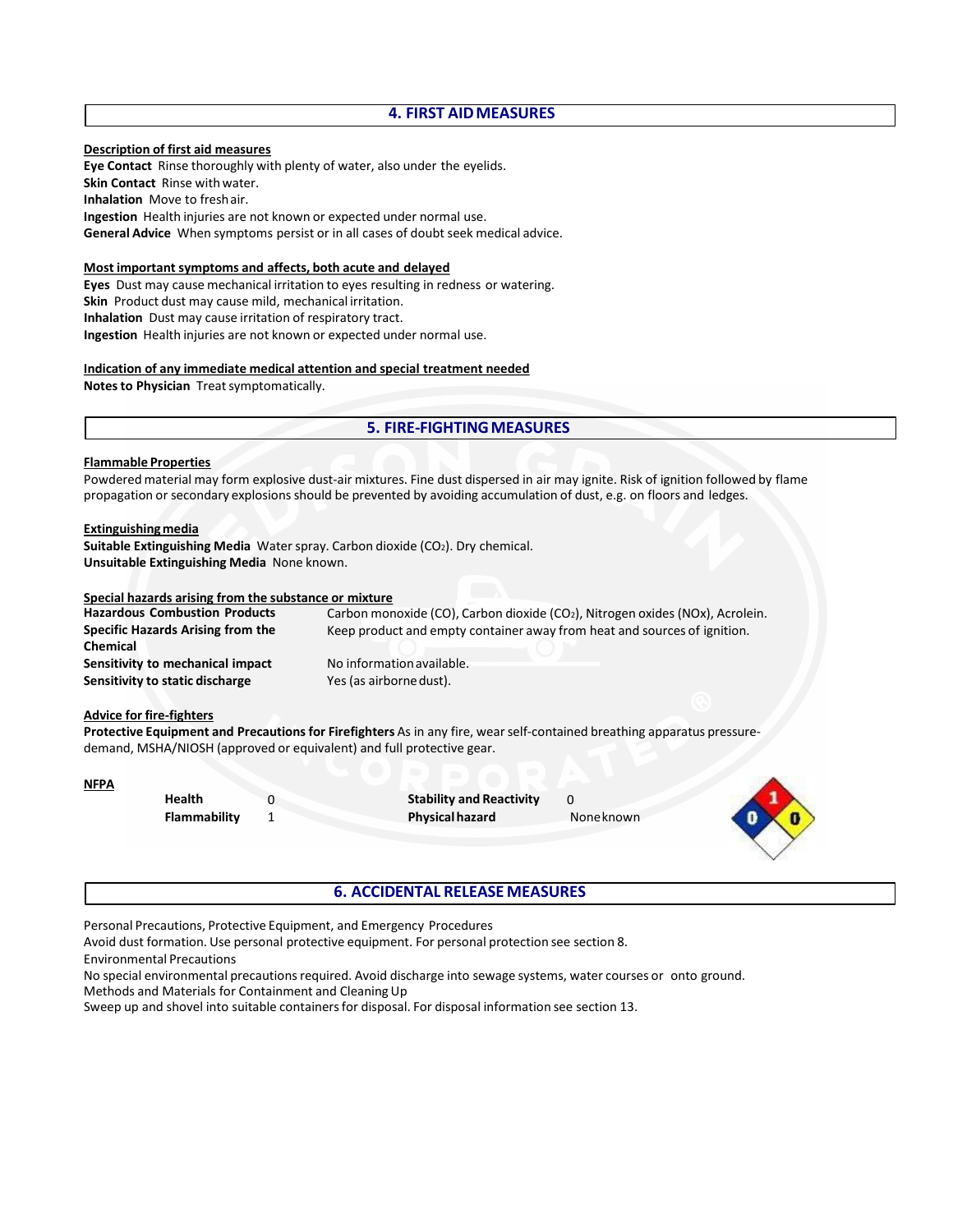### **7. HANDLING ANDSTORAGE**

#### **Handling**

Ensure adequate ventilation. Avoid dust formation in confined areas. Fine dust dispersed in air may ignite. Refer to NFPA61, "Standard for the Prevention of Fires and Dust Explosions in Agricultural and Food Processing Facilities". Refer to 29CFR 1910.272 Grain Handling Standard. **Storage**

Keep containers tightly closed in a dry, cool and well-ventilated place.

### **8. EXPOSURE CONTROLS / PERSONALPROTECTION**

#### **ExposureLimits**

As an airborne dust, exposure limits pertaining to "particulates not otherwise regulated" have been provided below.

| <b>Chemical Name</b>                    | <b>ACGIHTLV</b>                                                                                                                                         | <b>OSHAPEL</b>                                                                                                                                                                                                                                  | Mexico     | <b>NIOSH</b> |
|-----------------------------------------|---------------------------------------------------------------------------------------------------------------------------------------------------------|-------------------------------------------------------------------------------------------------------------------------------------------------------------------------------------------------------------------------------------------------|------------|--------------|
| Particulates not otherwise<br>regulated | TWA: 10 mg/m <sup>3</sup> inhalable<br>particles, recommended<br>TWA: $3 \text{ mg/m}^3$ respirable<br>particles, recommended                           | TWA: 15 mg/m <sup>3</sup> totaldust<br>TWA: 5 $mg/m3$ respirable<br>fraction                                                                                                                                                                    | not listed | Not listed   |
| <b>Appropriate Engineering Controls</b> |                                                                                                                                                         | Ensure adequate ventilation, especially in confined areas. Apply technical measures to<br>comply with the occupational exposure limits. However it is the duty of the user to verify this and<br>follow given exposure limits at the workplace. |            |              |
| <b>General Hygiene Considerations</b>   |                                                                                                                                                         | Handle in accordance with good industrial hygiene and safety practice.                                                                                                                                                                          |            |              |
| <b>Personal Protective Equipment</b>    |                                                                                                                                                         |                                                                                                                                                                                                                                                 |            |              |
| Eye/face Protection.                    | recommended.                                                                                                                                            | If exposed to airborne dust, appropriate safety glasses with side-shields or safety goggles are                                                                                                                                                 |            |              |
| <b>Skin and Body Protection</b>         | Special protective equipment is generally not required. Protective clothing and gloves may be<br>worn to reduce the potential of mechanical irritation. |                                                                                                                                                                                                                                                 |            |              |
| <b>Respiratory Protection</b>           | If exposed to airborne dust, at or above the noted exposure limits, use appropriate NIOSH<br>approved (or equivalent) respiratory protection.           |                                                                                                                                                                                                                                                 |            |              |



### **9. PHYSICAL AND CHEMICAL PROPERTIES**

| Appearance                        | <b>Various Colors</b>                                                                               | <b>Molecular Weight</b> Not applicable |                   |
|-----------------------------------|-----------------------------------------------------------------------------------------------------|----------------------------------------|-------------------|
| <b>Physical State</b>             | Crisped and Flakes<br>$\Box$                                                                        | <b>Water Solubility</b>                | Expand            |
| Odor                              | Earthy                                                                                              | <b>Evaporation Rate</b>                | Not applicable    |
| <b>Odor Threshold</b>             | No information available                                                                            | <b>Vapor Pressure</b>                  | Not applicable    |
| рH                                | Not applicable                                                                                      | <b>Bulk Density</b>                    | No data available |
| <b>Flash Point</b>                | Not applicable                                                                                      | <b>Vapor Density</b>                   | Not applicable    |
| <b>Auto Ignition Temperature</b>  | Not applicable                                                                                      |                                        |                   |
| <b>Boiling point</b>              | Not applicable                                                                                      |                                        |                   |
| <b>Melting/Freezing Point</b>     | Not applicable                                                                                      |                                        |                   |
| <b>Decomposition temperature</b>  | No information available                                                                            |                                        |                   |
| <b>Oxidizing Properties</b>       | Not applicable                                                                                      |                                        |                   |
| <b>Flammability Limits in Air</b> | Not applicable                                                                                      |                                        |                   |
| Viscosity (kinematic)             | Not applicable                                                                                      |                                        |                   |
| <b>Explosive Properties</b>       | Grain Dust: Maximum Pressure = 790 (kPa)<br>Maximum Rate of Pressure Rise = $38$ (MPa/s)            |                                        |                   |
|                                   | Ignition Temperature = 430° C (cloud) / 230° C (layer)<br>Minimum Ignition Energy (MEI) = $30$ (mJ) |                                        |                   |
|                                   | [Lit. source: US Bureau of Mines, 1961.]                                                            |                                        |                   |
|                                   |                                                                                                     |                                        |                   |

**Partition Coefficient (n-octanol/water)**

No informationavailable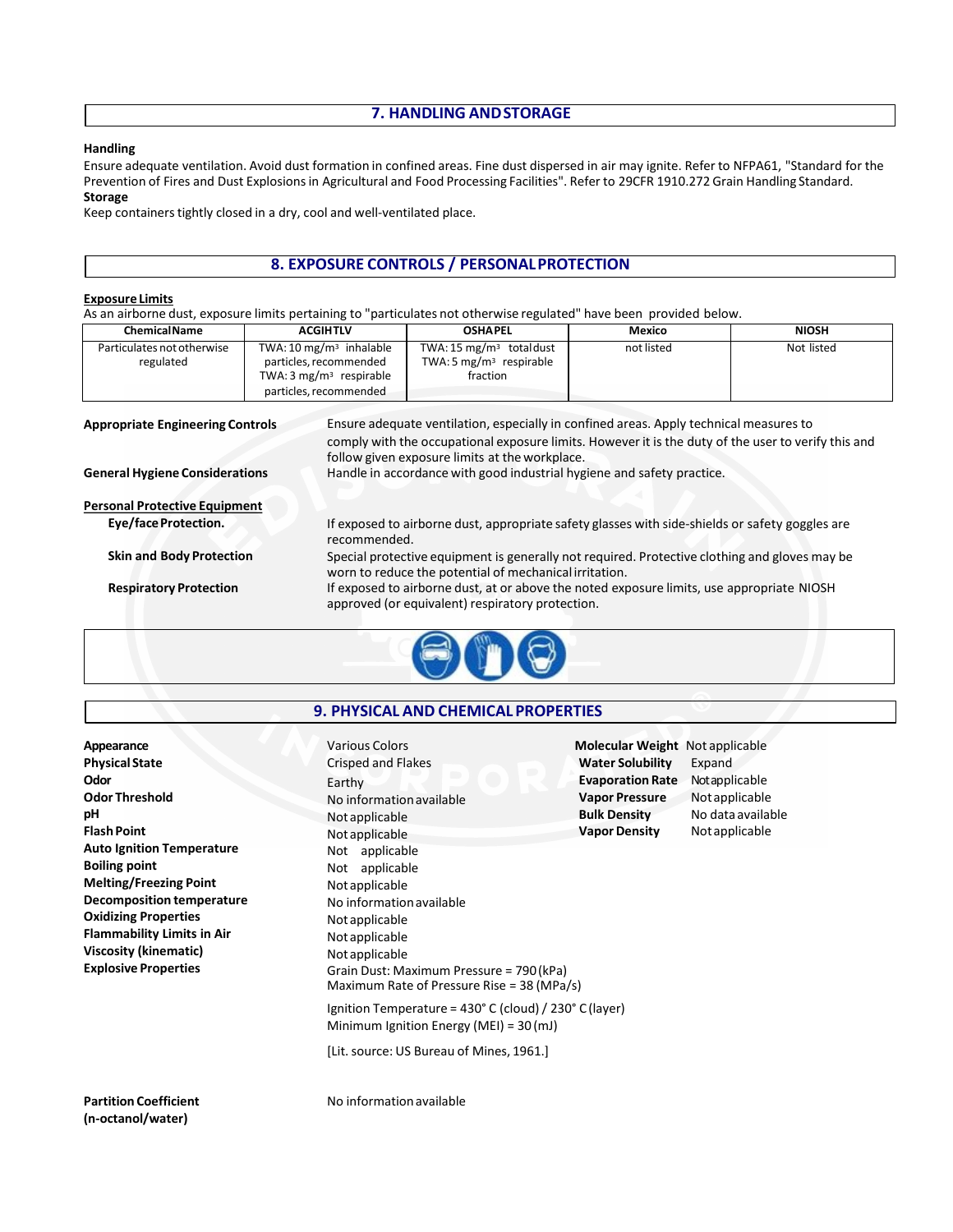### **10. STABILITY AND REACTIVITY**

**Reactivity** Stable under recommended use and storage conditions.

**Stability** Stable under normal conditions.

**Possibility of Hazardous Reactions** None under normal processing.

**Conditions to Avoid** Avoid dust formation.

**Incompatible Materials** No materials to be especially mentioned.

**Hazardous Decomposition Products** Thermal decomposition can lead to release of irritating gases and vapors. Carbon monoxide (CO). Carbon dioxide (CO<sub>2</sub>). Nitrogen oxides (NOx). Acrolein.

### **11. TOXICOLOGICAL INFORMATION**

#### **Information on toxicological effects**

| <b>Acute toxicity</b>             | Based on available data, no evidence of acute toxicity.                       |  |
|-----------------------------------|-------------------------------------------------------------------------------|--|
| Skin corrosion/irritation         | Based on available data, not, or only slightly irritating.                    |  |
| Serious eye damage/eye irritation | Based on available data, no evidence of serious eye damage / irritation.      |  |
| Respiratory or skin sensitisation | Based on available data, not expected to be a skin or respiratory sensitiser. |  |
| Germ cell mutagenicity            | Not classified. (Long history of safe use in food).                           |  |
| Carcinogenicity                   | No evidence of carcinogenicity.                                               |  |
| Reproductive toxicity             | Notclassified                                                                 |  |
| STOT - single exposure            | No evidence of toxicity.                                                      |  |
| STOT - repeated exposure          | No evidence of toxicity.                                                      |  |
| <b>Aspiration hazard</b>          | Based on available data, no known aspiration hazard.                          |  |

#### **Potential health effects**

| <b>Eves</b>       | Dust may cause mechanical irritation to eyes resulting in redness or watering. |
|-------------------|--------------------------------------------------------------------------------|
| <b>Skin</b>       | Product dust may cause mild, mechanical irritation.                            |
| <b>Inhalation</b> | Dust may cause irritation of respiratory tract.                                |
| Ingestion         | Health injuries are not known or expected under normal use.                    |
|                   |                                                                                |

### **12. ECOLOGICAL INFORMATION**

#### **Ecotoxicity**

Contains no substances known to be hazardous to the environment. Contains no substances known to be not degradable in wastewater treatment plants.

### **13. DISPOSALCONSIDERATIONS**

Whenever possible, as rules and regulations allow, please recycle or manage materials to minimizewaste.

**Waste DisposalMethods**

**Contaminated Packaging**

Dispose of in compliance with the laws and regulations pertaining to this product in your jurisdiction. Empty containers should be decontaminated and taken for local recycling, recovery or wastedisposal.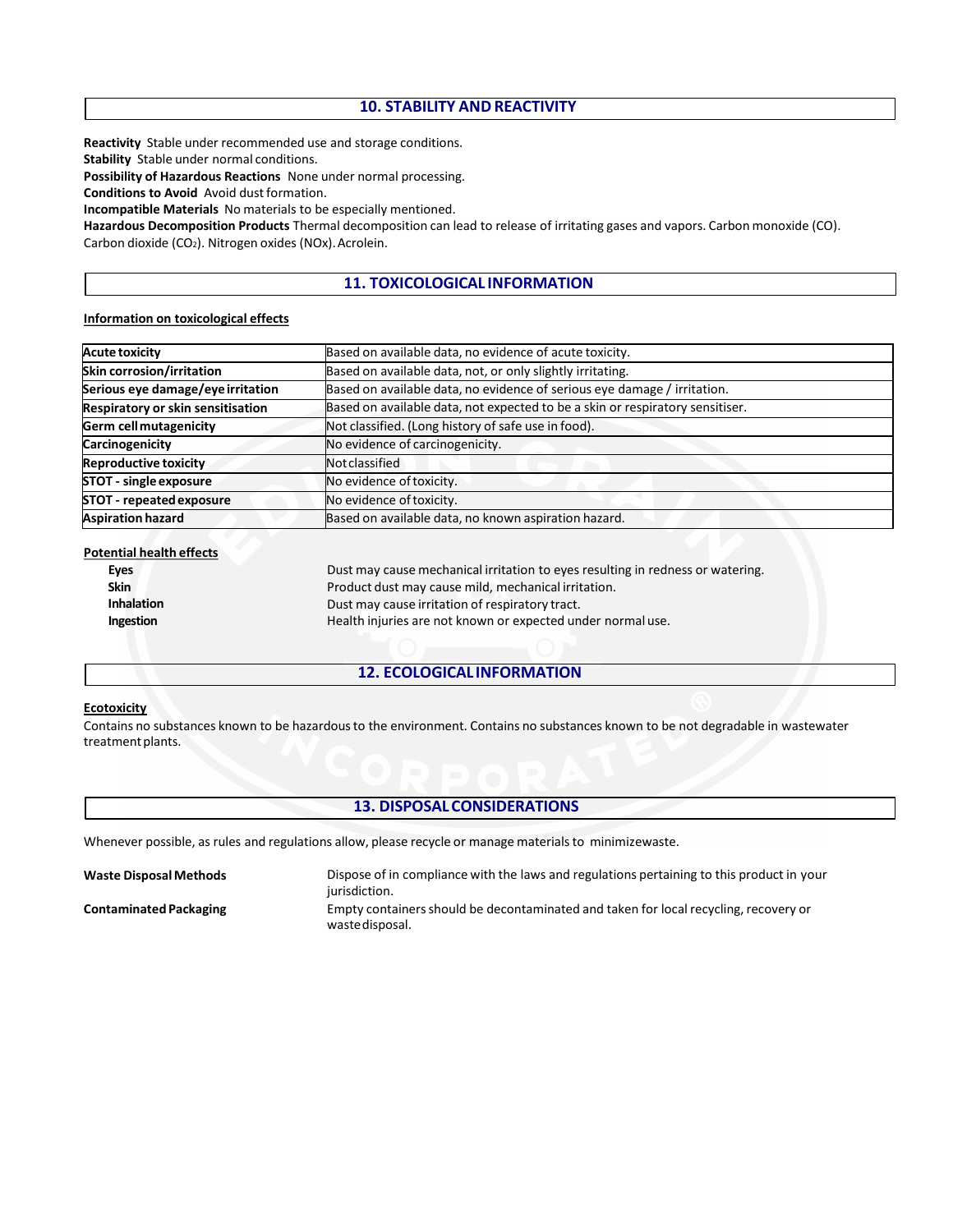### **14. TRANSPORT INFORMATION**

### **Domestic transport regulations(USA)**

**DOT** Notregulated

# **Domestic transport regulations(Canada)**

**TDG** Notregulated

### **Domestic transport regulations (Mexico)**

**MEX** Notregulated

#### **International transport regulations**

**ICAO** Notregulated **IATA** Notregulated **IMDG/IMO** Notregulated

### **15. REGULATORY INFORMATION**

### **International Inventories**

Not applicable. The product is considered to be "naturally occurring" as defined by 40 CFR 710.4(b) and is not required to be listed explicitly on the TSCA chemical inventory. This product conforms to the "substances occurring in nature" description provided in Canada Gazette, Part I Supplement dated January 26, 1991; accordingly it is not subject to the New Substances Notification Regulations and is not required to be listed on theDSL.

### **USA**

#### **FederalRegulations**

#### **Ozone Depleting Substances:**

No Class I or Class II material is known to be used in the manufacture of, or contained in, thisproduct.

#### **SARA313**

Section 313 of Title III of the Superfund Amendments and Reauthorization Act of 1986 (SARA). This product is not knownto contain any chemicals which are subject to the reporting requirements of the Act or regulations contained in 40 CFR 372.

#### **CERCLA/SARA103-302**

Sections 103-302 of Title III of the Superfund Amendments and Reauthorization Act of 1986 (SARA). This product is not knownto contain any chemicals which are subject to the reporting requirements of the Act or regulations contained in 40 CFR 103-302.

#### **SARA 311/312 Hazardous Categorization**

| <b>Acute Health Hazard</b>               |    | No. |
|------------------------------------------|----|-----|
| <b>Chronic Health Hazard</b>             | Nο |     |
| <b>Fire Hazard</b>                       | N٥ |     |
| <b>Sudden Release of Pressure Hazard</b> | N٥ |     |
| <b>Reactive Hazard</b>                   | Nο |     |

**Clean Air Act, Section 112 Hazardous Air Pollutants (HAPs) (see 40 CFR 63)** This product is not known to contain any HAPS.

#### **State Regulations**

**California Proposition 65**

**Proposition 65 chemicals are not expected to be found in this product above those naturally present in their agricultural source. Proposition 65 exempts naturally occurring listed chemicals from an obligation to label.**

**State Right-to-Know No known components subject to "Right-To-Know" legislation.**

### **Canada**

**WHMIS Product Classification** Exempt: Food Product per Hazardous Products Act Part II Controlled Products Section 12. **WHMIS Ingredient Disclosure List IDL** No known component is listed on the WHMIS ingredients disclosure list. **(NPRI) Canadian National Pollutant Release Inventory** No known component is listed on NPRI. **This product has been classified in accordance with the hazard criteria of the Controlled Products Regulations (CPR) and the SDS contains all the information required by the CPR.**

**Mexico**

**Mexico - Grade** Slight risk, Grade 1